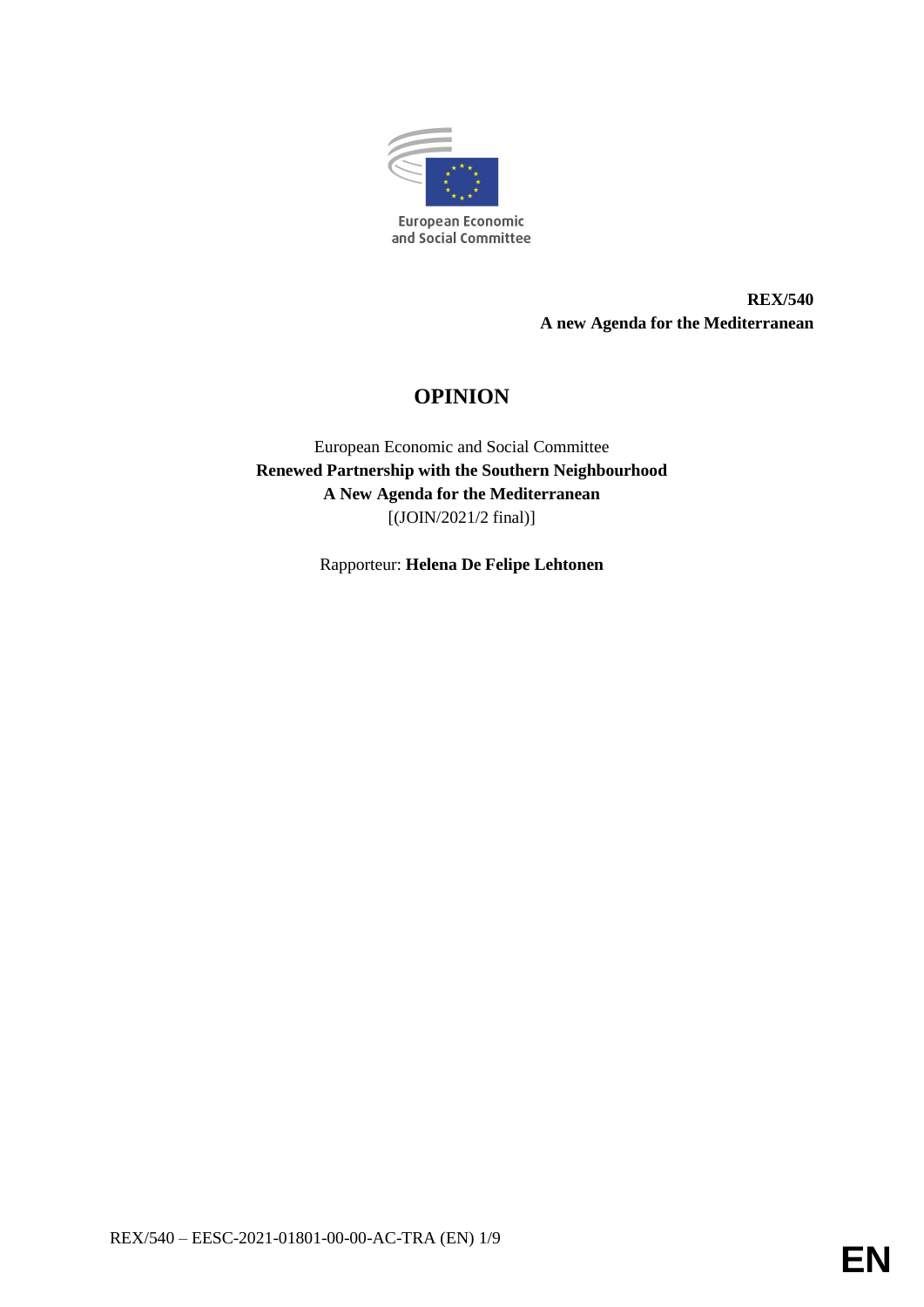| Referral                         | 26/03/2021                                                         |
|----------------------------------|--------------------------------------------------------------------|
| Legal basis                      | Article 304 of the Treaty on the Functioning of the European Union |
| <b>Plenary Assembly Decision</b> | 23/03/2021                                                         |
| Section responsible              | <b>External Relations</b>                                          |
| Adopted in section               | 16/06/2021                                                         |
| Adopted at plenary               | 07/07/2021                                                         |
| Plenary session No               | 562                                                                |
| Outcome of vote                  |                                                                    |
| (for/against/abstentions)        | 210/1/5                                                            |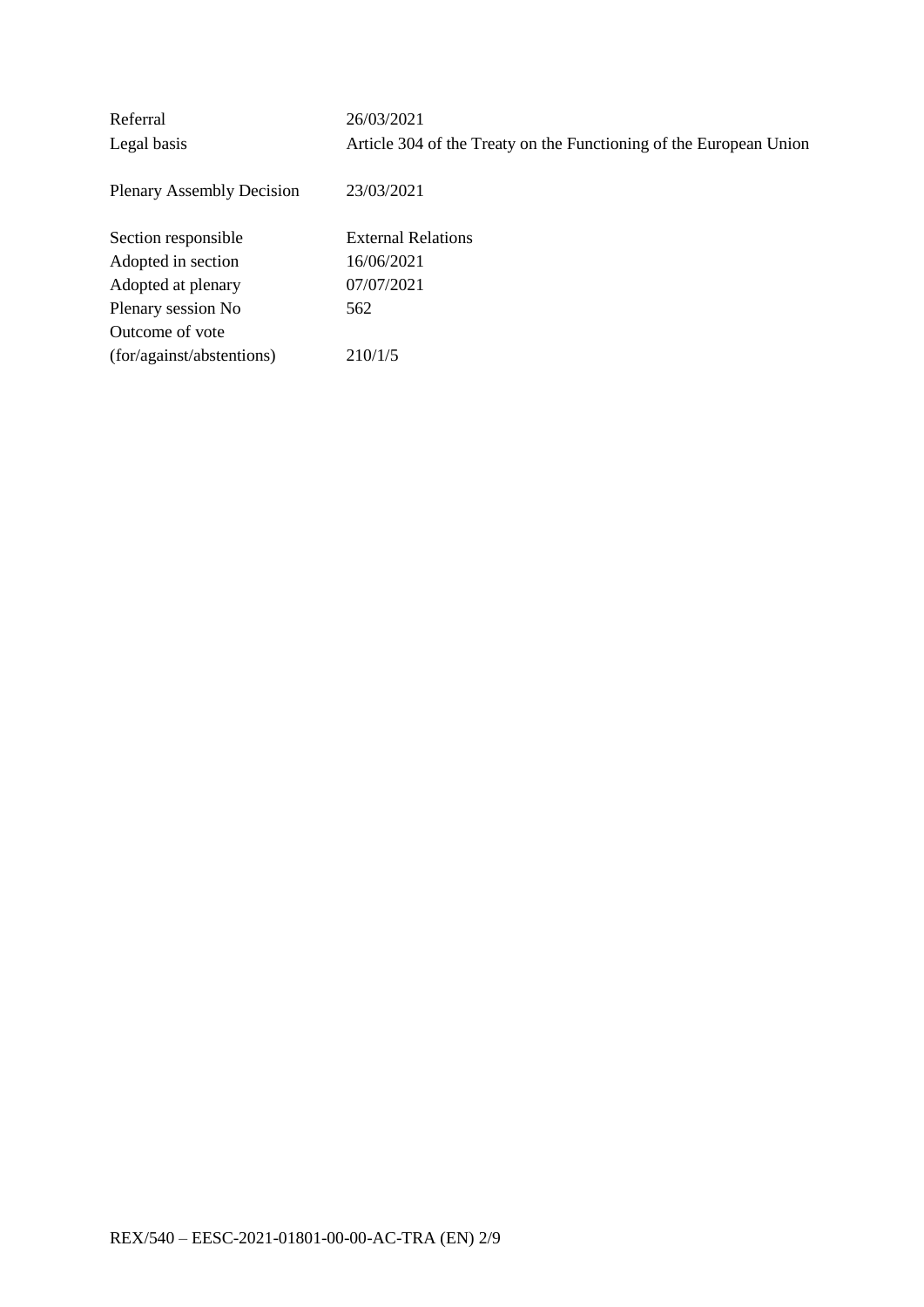#### 1. **Conclusions and recommendations**

- 1.1 The EESC applauds the Communication's renewed commitment to the rule of law, human and fundamental rights, equality, democracy and good governance as a cornerstone for the development of equitable, inclusive and therefore prosperous societies, as well as its particular focus on young people, women and disadvantaged groups. At the same time, it welcomes the new social objectives of the Porto Summit, which must have an impact in the implementation of the Joint Communication.
- 1.2 The EESC is very pleased to note the EU's commitment to promote a culture of rule of law by closely involving civil society and the business community. Civil society organisations and social partner organisations remain key partners in shaping and monitoring EU cooperation. The EESC's Group on Fundamental rights and the Rule of Law (FRRL) is a good example of how civil society organisations are growing stronger in EU countries.
- 1.3 The EESC warmly welcomes the proposals to involve the private sector more closely in the development of the region to supplement the necessary public investment, and to deepen publicprivate dialogue with a view to ensuring social and economic sustainability, which will lead to the creation of decent jobs. This approach should be promoted both at the regional Euromed level and at national and local levels.
- 1.4 The EESC welcomes the decisive support for strengthening cooperation in multilateral fora, with the UN at its centre, in particular on peace and security, in order to develop shared solutions and to address the issues hindering stability and progress, despite the fact that after 25 years of the Barcelona Process, the same problems continue to plague the region when it comes to peace, security and economic development. The Committee calls for action based on synergies between the instruments provided by the UN Charter and the EU Security Union Strategy and believes that a significant increase in the EU's efforts in the region is needed.
- 1.5 The EESC believes it is important to improve regional, sub-regional and inter-regional cooperation, mainly through the Union for the Mediterranean, the League of Arab States, the African Union, the Five plus Five (5+5) Dialogue or other regional players and organisations that promote pragmatic multi-level governance through initiatives based on variable geometry and triangulation, which also help promote cooperation with the entire African continent and the Gulf and Red Sea regions.
- 1.6 The EESC stresses that the focus must be on tackling the root causes of migration in the respective partner countries. People must be provided with a decent life, employment and prospects in their own countries, in line with the Sustainable Development Goals (SDGs), so that people do not migrate due to a lack of life chances. Examples of this would be better access to education or measures to create quality jobs.
- 1.7 The EESC calls on the EU to ensure that the green transition is not perceived as a model imposed from the outside. Investment in awareness-raising campaigns is recommended, as is involving civil society in this effort.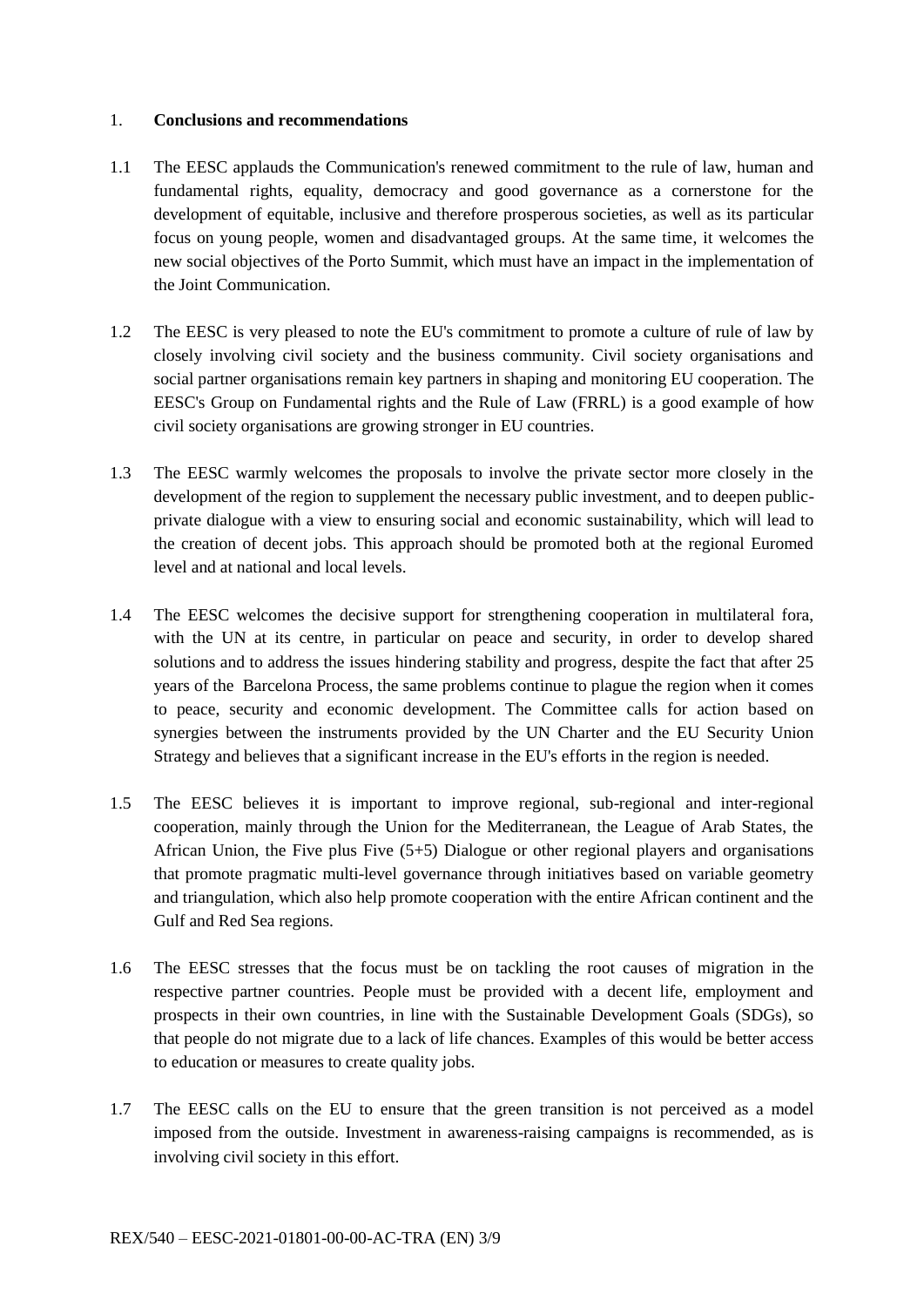- 1.8 The EESC highlights the importance of the Communication's emphasis on the essential role played by the social partners and civil society organisations – both formal and informal – as key players in the design and implementation of public policies and as watchdogs of respect for the rights of citizens and the rule of law. Trade unions and business organisations play an important role in this within the framework of social dialogue. The Committee therefore considers it crucial that the EU support and promote the action of the different institutions and networks of civil society organisations in the broad sense of the term at Euro-Mediterranean level so that they can carry out their work in the best possible conditions.
- 1.9 The EESC considers that gender equality is not only a universally recognised human right but also an imperative to well-being, economic growth, prosperity, good governance, peace and security; we must step up our efforts, including through gender mainstreaming in all cooperation programmes and target actions, in line with the EU's third Gender Action Plan.

#### 2. **General comments**

- 2.1 On 9 February 2021, in order to relaunch and strengthen the strategic partnership between the European Union and its partners in the Southern Neighbourhood, the European Commission's High Representative adopted a new policy statement: the Communication on Renewed Partnership with the Southern Neighbourhood – A New Agenda for the Mediterranean.
- 2.2 A dedicated Economic Investment Plan for the Southern Neighbourhood aims to ensure that the quality of life of people in the region improves and that the economic recovery, also covering the health effects of the COVID-19 pandemic, strengthening the implementation of the COVAX facility and reinforcing sustainable public infrastructure, leaves no one behind. Respect for human rights and the rule of law are an integral part of the Communication and are essential to ensure citizens' trust in the institutions.
- 2.3 Under the EU's new Neighbourhood, Development and International Cooperation Instrument (NDICI), up to EUR 7 billion will be earmarked for its implementation between 2021 and 2027, which could harness up to EUR 30 billion in public and private investment in the region over the next decade. Through the NDICI, the EU will also boost for sustainable investment under the EFSD+ by leveraging capital to complement direct external cooperation grants. The EFSD + will be backed by an External Action Guarantee of EUR 53 400 million, which will also cover the Western Balkans.
- 2.4 The new agenda focuses on five policy areas:
	- Human development, good governance and the rule of law;
	- Resilience, prosperity and the digital transition;
	- Peace and security;
	- Migration and mobility;
	- Green transition.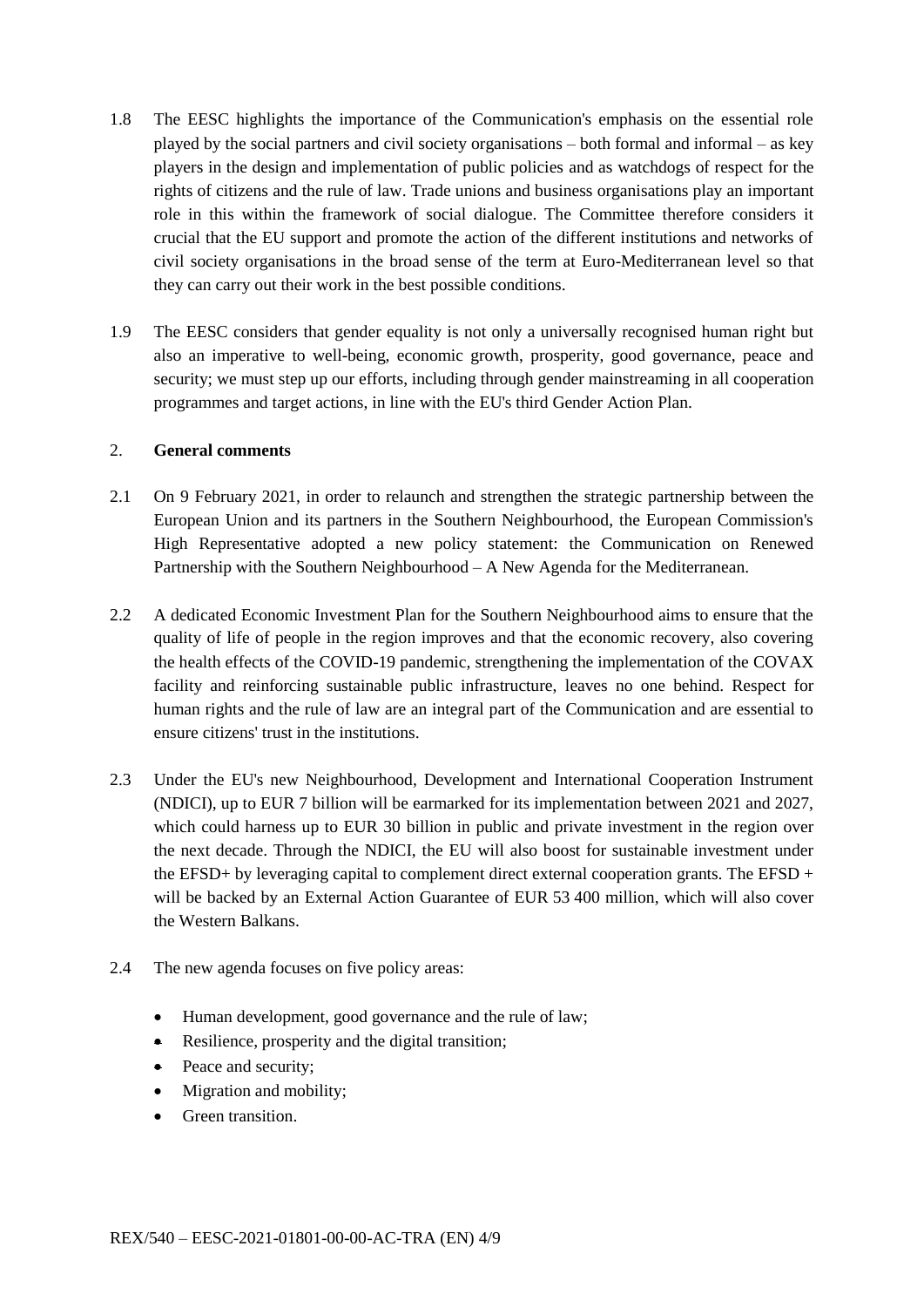## 3. **Background to the Renewed Partnership with the Southern Neighbourhood – A New Agenda for the Mediterranean**

3.1 Twenty-five years after the Barcelona Declaration, the new, ambitious and innovative Agenda for the Mediterranean proposes to relaunch the Euro-Mediterranean partnership.

2004: Launch of the European Neighbourhood Policy (ENP) 2008: Birth of the Union for the Mediterranean as an intergovernmental organisation 2015: Review of the European Neighbourhood Policy, setting stabilisation and security as the main policy objectives 2020: European Commission proposal for a new Pact on Migration and Asylum

3.2 The working document on the Southern Neighbourhood Investment Plan contains concrete proposals for initiatives in four of the five priority areas. The investment plan is expressly intended to be developed in cooperation with Member States, possibly through joint programming. It is essential to involve civil society organisations and the social partners in the programming process. Likewise, the investment plan has to be reachable for these social actors.

#### 4. **Human development, good governance and the rule of law**

- 4.1 Promoting the rule of law in partner countries is essential. Social organisations, especially trade unions, play a central role in this. This ensures that social and workers' rights are enforced. In the region, "sustainable economic growth"<sup>1</sup> must be promoted accordingly. The EU can play a crucial role in terms of enhancing the business environment to allow private companies to take root and flourish, avoiding bureaucracy and facilitating the setting-up of new businesses. In this regard, businesses, especially SMEs, could genuinely prosper and should also create quality jobs that contribute to combating the social causes of unwanted migration, in particular.
- 4.2 Furthermore, good governance, the rule of law and human rights, including social and labour rights, social dialogue and equal access to justice promote peace, inclusive prosperity and stability. The EESC encourages greater commitment to the consideration of  $ILO$  rules<sup>2</sup> and their effective implementation in partner countries on the basis of the Agenda 2030. Reducing bureaucracy is essential to improve cooperation between the EU and partner countries.
- 4.3 A good example of the good governance approach in the region is a clear focus on supporting the Union for the Mediterranean (UfM) as a forum for exchange and cooperation. In September 2020, the EESC renewed its Memorandum of Understanding, joining forces with a view to stepping up the involvement of economic and social stakeholders from UfM countries in order to achieve the objectives of the 2008 Paris declaration on active civil society participation.

1

<sup>1</sup> Sustainable Development Goals, Goal 8: Decent [Work and Economic Growth.](https://www.undp.org/sustainable-development-goals#decent-work-and-economic-growth)

 $\overline{2}$ As set out in the core conventions and in particular in the ILO Tripartite Declaration of Principles concerning Multinational Enterprises and Social Policy (Point 2.2 of the Opinion of the European Economic and Social Committee on *Mandatory due diligence* (INT/911)[, OJ C 429, 11.12.2020, p. 136\)](https://eur-lex.europa.eu/legal-content/EN/TXT/?uri=CELEX%3A52020AE2926).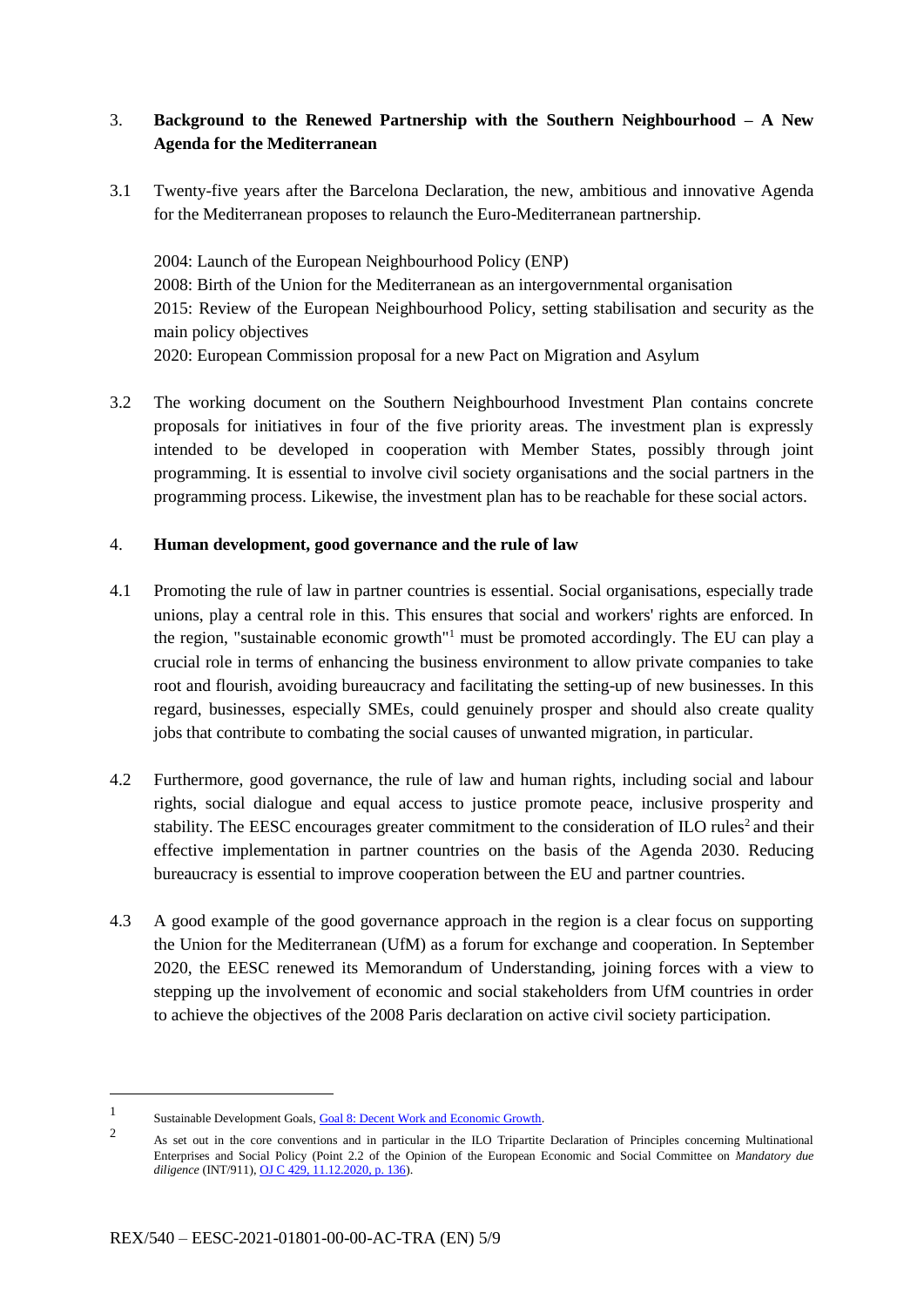4.4 The EESC encourages cooperation with the southern partners, to promote the establishment of healthy information environments and media freedom as measures to tackle disinformation and misinformation. It is important to promote good governance, through effective, fair and transparent public administration, a more decisive fight against corruption and equal access to justice.

#### 5. **Strengthen resilience, build prosperity and seize the digital transition**

- 5.1 The Communication proposes to help the Southern partners "take advantage of the digital transformation and become a competitor in the global digital economy". The skills of workers, self-employers and entrepreneurs should be specifically promoted in order to make them fit for the digital transformation in the world of work.<sup>3</sup>
- 5.2 Trade and investment contribute to the development of the region. Support for the integration of North African countries into the African Continental Free Trade Area (AfCFTA) is welcomed. However, regional economic networking between North African partner countries also needs to be promoted. The dismantling of non-tariff trade barriers (a major obstacle to trade integration in the region) should be promoted accordingly, taking into account existing economic asymmetries. For example, the EU's negotiations with Tunisia and Morocco - DCFTA- have stalled because existing asymmetries are not sufficiently taken into account.<sup>4</sup>
- 5.3 Particular emphasis is placed on providing opportunities for young people through employment and education support programmes, with a focus on boosting access to finance, especially for SMEs, by far the largest employers in the region, through the use of new financial instruments such as venture capital. Also, it is desirable to establish mechanisms to transition from the informal to the formal economy based on self-employment and quality jobs.
- 5.4 The EESC considers educational and vocational training, as well as Mediterranean Erasmus+ schemes, a priority for young people, as an opportunity for employment, promoting the transition from school to work. Digital infrastructure is a priority for the region and the impact of digitalisation on work in the form of teleworking gives workers more autonomy and balance between their professional and private life<sup>5</sup>.
- 5.5 The aim of deepening cooperation on cyber security and harnessing digital technology in law enforcement "in full respect of human rights and civil liberties" is a cause for concern, given the past lack of transparency in the observance of human rights in the region.

-

<sup>3</sup> Points 2.4.1 and 2.4.4 of the Information report of the European Economic and Social Committee on *Digitalisation and SMEs in the Mediterranean region* (REX/519).

<sup>4</sup> Points 3.2.9 and 4.1.2 of the Opinion of the European Economic and Social Committee on *EU and Africa: Making an equal development partnership a reality based on sustainability and common values* (REX/527)[, OJ C 429, 11.12.2020, p. 105](https://eur-lex.europa.eu/legal-content/EN/TXT/?uri=CELEX%3A52020IE1715) and points 4.1 and 6.1 of the Opinion of the European Economic and Social Committee on *External aid, investment and trade as instruments to reduce the reasons of economic migration, with a special focus on Africa* (REX/516), [OJ C 97, 24.3.2020, p. 18.](https://eur-lex.europa.eu/legal-content/EN/TXT/?uri=CELEX%3A52019IE2059)

<sup>5</sup> Points 1.12 and 2.2.7 of the Information report of the European Economic and Social Committee on *Digitalisation and SMEs in the Mediterranean region* (REX/519).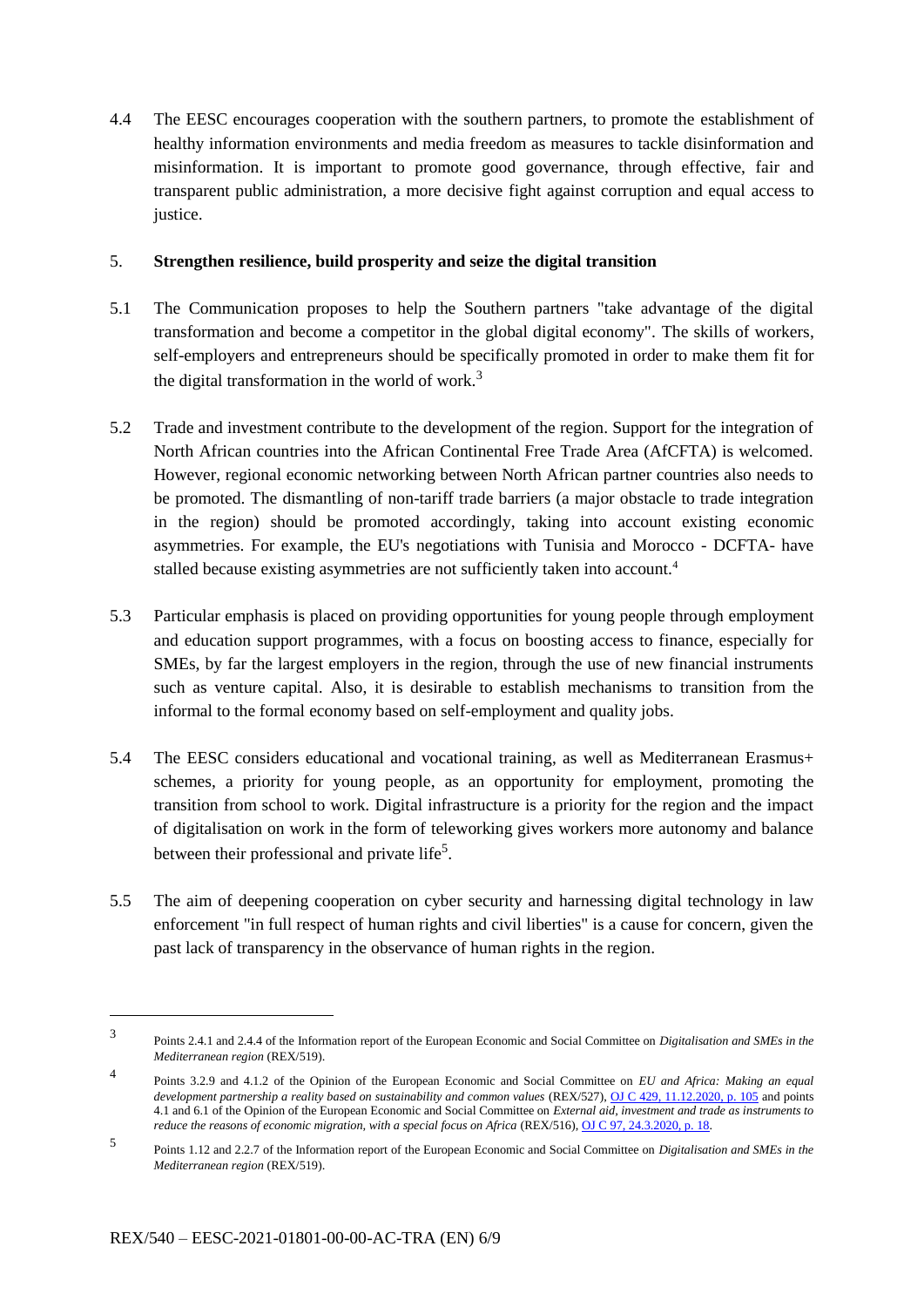### 6. **Peace and security**

- 6.1 Internal conflicts and regional disputes, which continue to rage in the region, (the Western Sahara, Libya, Israel/Palestine, Syria) represent a major challenge. The Communication emphasises the importance of relations between Israel and some Arab states being normalised for new initiatives to be launched. The EESC considers social dialogue between different cultures and civilisations and mutual respect are a basis for peace, stability and shared prosperity in the region.
- 6.2 The fight against extremism, radicalisation, cybercrime and organised crime must respect the rule of law and human rights, in particular. The state of emergency is an exceptional measure, during which fundamental rights of citizens must continue to be fully respected.
- 6.3 The Communication promises to strengthen police and judicial cooperation between the EU and ENP-Southern partnership countries, also by negotiating cooperation agreements between the EU and individual southern neighbours. Given the long history of cooperation, the statement that the EU will "engage with Southern partners in order to ensure that their law enforcement and judicial systems meet high standards of data protection and respect human rights" is a step forward in terms of joint approaches.

## 7. **Migration and mobility**

- 7.1 The Communication's provisions on migration management raise the possibility that financial assistance may depend, at least in part, on cooperation in this area. The EESC supports the fact that the EU will actively work to address the root causes of irregular migration and forced displacement through conflict resolution and by addressing the socio-economic challenges exacerbated by COVID-19 with tailor-made solutions adapted to the Southern Mediterranean partners. Compliance with human rights (the Geneva Convention) is the basis of any cooperation in the field of migration. A lack of willingness to cooperate can only be countered with "incentives"<sup>6</sup>.
- 7.2 The Communication proposes to promote "Talent Partnerships", put forward in the EU's New Pact on Migration and Asylum . It seems that the new instrument aims to foster cooperation with third countries. This could be a potential area for linking vocational training, business networking, inter-regional value chains and circular migration to benefit people and economies on both sides of the Mediterranean. In any event, these plans must be reconciled with the need to retain sufficient skilled labour in the partner countries, which is essential for their sustainable economic development.

## 8. **The green transition: climate resilience, energy and the environment**

8.1 The Communication recognises the potential of the Southern Neighbourhood for the development of renewable energies, especially solar and wind energy, and hydrogen production,

1

<sup>6</sup> Interview with migration expert Gerald Knaus[: https://www.dw.com/de/knaus-eu-migrationspakt-ist-unrealistisch/a-55058035.](https://www.dw.com/de/knaus-eu-migrationspakt-ist-unrealistisch/a-55058035)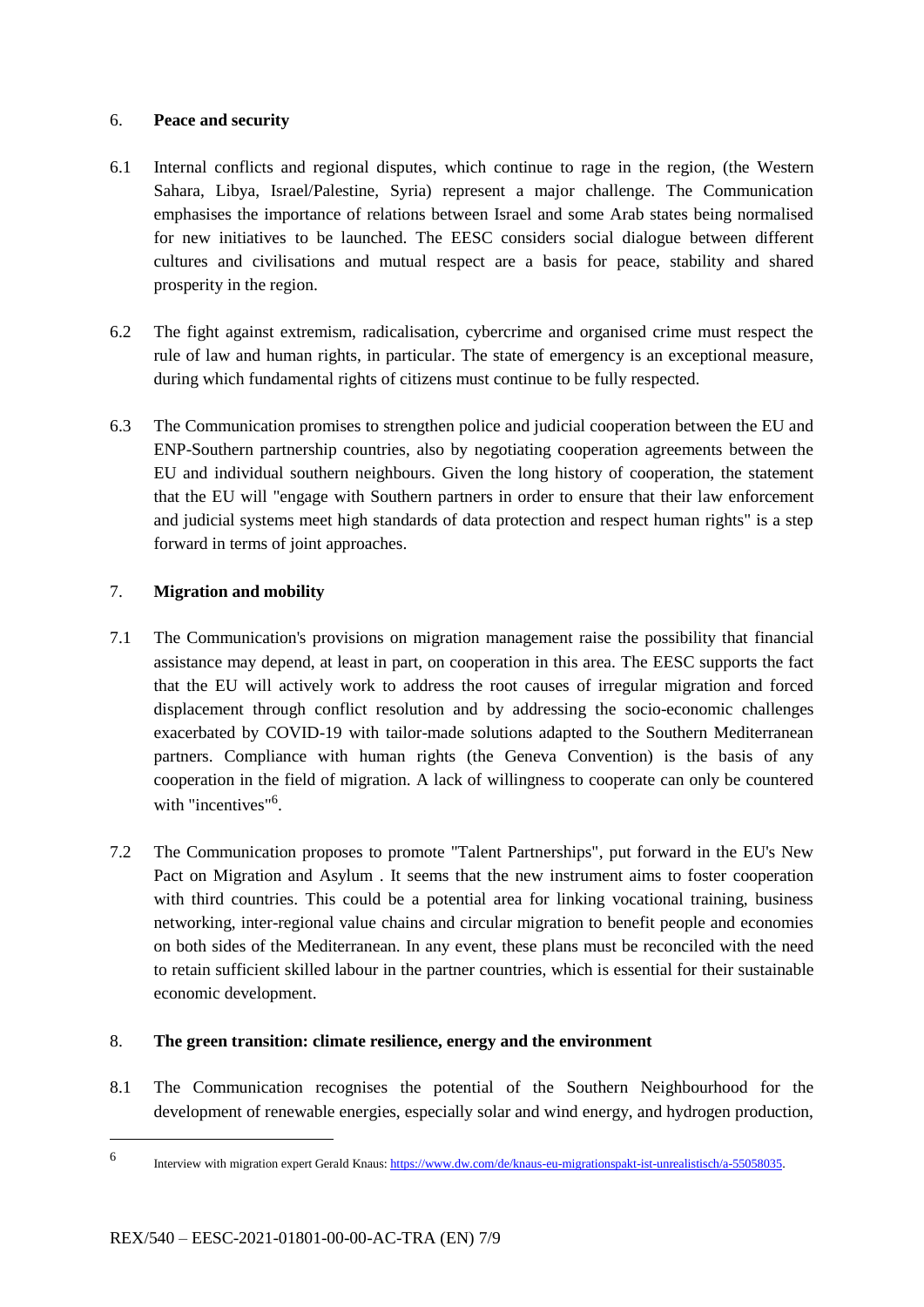which it deems a "new strategic priority". The potential is clearly linked to the European Green Deal and the growing integration of sustainable development priorities into international global cooperation. In this context, the EESC points out that, in addition to (international) large-scale projects, it is essential to support projects with a direct local socio-economic impact.

- 8.2 The call for the European Green Deal should be applied to bring particular benefits to agriculture, a sector essential to the economies of most countries outside the EU, with initiatives aimed at rediscovering and protecting the Mediterranean Sea. The Blue Economy represents a powerful tool to manage the Mediterranean's common assets, and the EESC highlights the need to take stock of the UfM Ministerial declaration on a sustainable blue economy in the Western Mediterranean.
- 8.3 The EESC considers especially pertinent the conclusions of the first evaluated report in the Mediterranean from the MedECC, sponsored by the UfM, over the impact on climate and environmental change and its consequences in the region, promoting areas for joint cooperation between both shores, facing common challenges in terms of sustainable and climate resilience, to facilitate the transition to a green, blue and circular economy in the region.

## 9. **Gender equality and women's rights , LGBTIQ+ persons and persons with disabilities on both sides of the Mediterranean**

- 9.1 Extreme right-wing nationalist movements across Europe and conservative and Islamist movements on the southern shore, both using traditional and religious language, have recently been increasingly reacting against gender equality.
- 9.2 The EESC welcomes the initiative of the UfM to establish voluntary monitoring mechanisms for the commitments given by the governments in the region on gender equality standards in the form of concrete indicators.
- 9.3 The COVID-19 pandemic has only worsened the situation. Firstly, illiberal and autocratic governments have taken the opportunity to continue their attacks on women's and LGBTIQ+ rights. Secondly, various government measures enacted in response to the pandemic have effectively worsened the living conditions for women, LGBTIQ+ persons and persons with disabilities, which makes it essential to promote initiatives to protect the rights of these groups and their socio-economic, civic and political participation.
- 9.4 The European Union should intensify its efforts and cooperation on the ground to ensure that the fundamental rights of LGBTIQ+ people are respected without exception, that they are nowhere subject to criminal prosecution and that their participation in public life is strengthened<sup>7</sup>.

-

<sup>7</sup> Point 1.11 of the Opinion of the European Economic and Social Committee on *Union of Equality: LGBTIQ Equality Strategy 2020- 2025* (SOC/667).